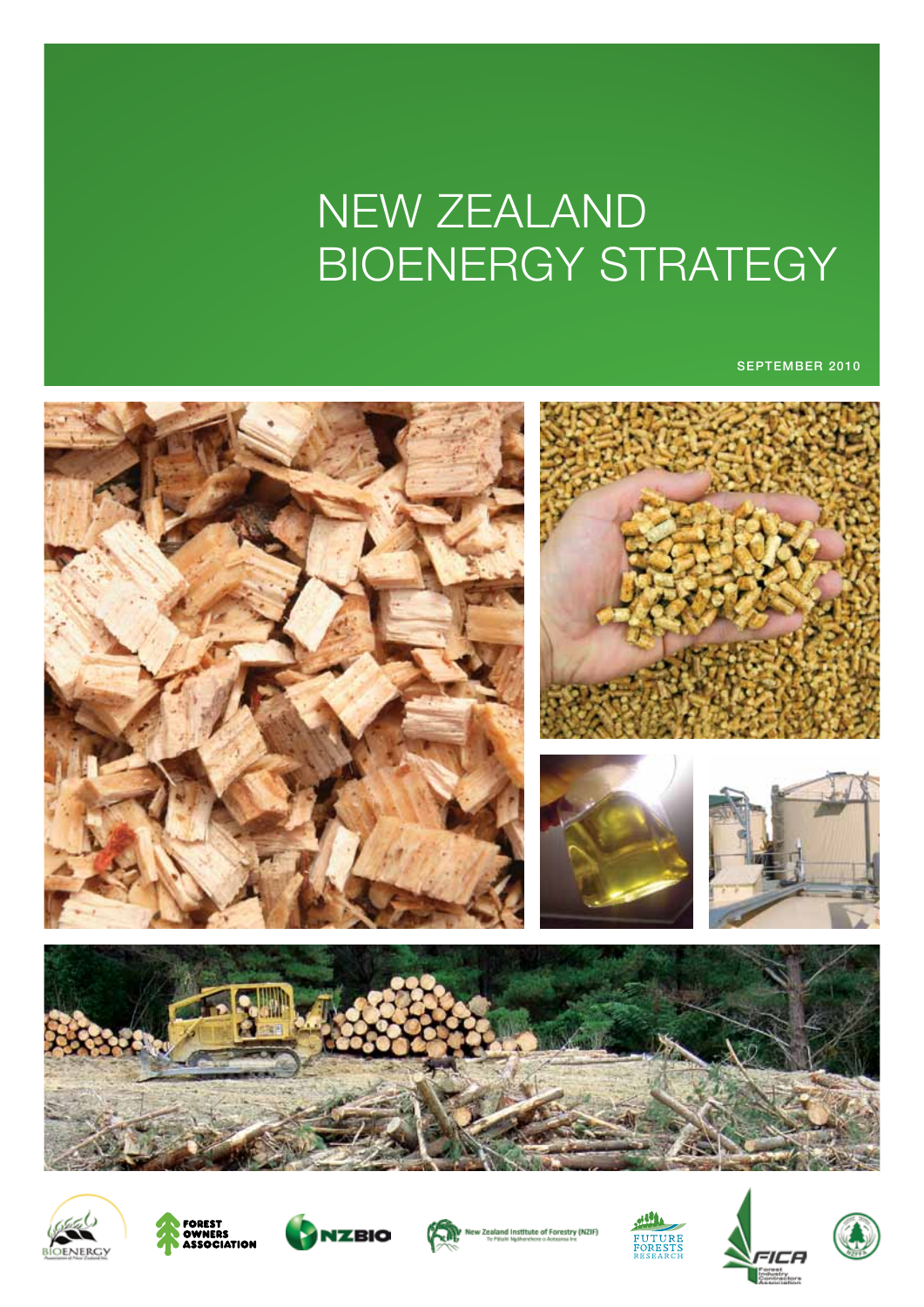





**New Zealand Farm Forestry Association** 







The Bioenergy Association of New Zealand (BANZ) has been established to promote and coordinate the development of a bioenergy industry in New Zealand. The Association provides a central focus point for liaison with Government agencies, the dissemination of information amongst the industry and long-term positioning of bioenergy into New Zealand's energy system.

The New Zealand Forest Owners Association (FOA) represents the owners of New Zealand's commercial plantation forests. It was set up in 1926 and is now one of the country's most influential primary sector organisations. Its members own or manage more than 80 per cent of the country's 1.76 million hectares of plantation forests. With export earnings of \$3.7 billion in 2008/09, plantation forestry is New Zealand's third largest export earner.

The New Zealand Farm Forestry Association (NZFFA) was formed in 1957. Membership is spread over 29 Branches throughout NZ, and there are 5 special interest groups. We estimate our members own or manage up to 100,000Ha of forest, and influence the management of a similar area. These forests consist of radiata pine, cypresses, eucalypts, Douglas fir, blackwoods, poplars, other hardwoods, sequoia and NZ indigenous species.

The New Zealand Institute of Forestry founded in 1927 is a professional body whose members are involved in all aspects of forests (both production and non-production) and forestry including forest ownership, management, processing, research, education and government. NZIF runs a registration scheme for its members, produces standards such as the widely used forest valuation standard and makes submissions on a wide range of issues.

NZBIO is the national peak body representing the bioscience based industries of New Zealand. In 2008, a deliberate move towards the emerging international dialogue on referring to a bioeconomy was adopted, with NZBIO now operating under the tagline "Creating a Sustainable Bioeconomy in New Zealand".

In 2002 the Forest Industry Contractors Association (FICA) was formed to give a common voice on relevant issues and to foster development and improvement in the forestry contracting industry. Since then, FICA has grown to represent and advocate for the interests of contractors who collectively harvest 45 – 55% of the national annual roundwood production. FICA has also become the provider of choice for business improvement information, practical workshops and new techniques and technologies to improve the health, safety and productivity of forestry contractors in New Zealand.



Future Forests Research Ltd (FFR) was formed in 2007 to fund, contract and disseminate forestry research for the benefit of the wider forest growing sector in New Zealand. FFR's aspirations are to help enhance the performance of the sector through delivery of relevant and well targeted research. FFR provides the opportunity for sector stakeholders to engage with research in setting the direction and in the uptake of outcomes.

*Brian Cox, Executive Officer Bioenergy Association of New Zealand* 

*Ph:+ 64 4 3853359 brian.cox@bioenergy.org.nz www.bioenergy.org.nz*

*David Rhodes, Chief Executive New Zealand Forest Owners Association* 

*Ph: +64 4 473 4769 nzfoa@nzfoa.org.nz www.nzfoa.org.nz*

*John Dermer, National President New Zealand Farm Forestry Association* 

*Ph: +64 4 472 0432 dermer@farmside.co.nz www.nzffa.org.nz*

*Andrew McEwen, President NZ Institute of Forestry* 

*Ph +64 4 974 8421 president@nzif.org.nz www.nzif.org.nz*

*Bronwyn Dilley, Chief Executive NZBIO* 

*Ph +64 4 916 1243 bronwyn.dilley@nzbio.org.nz www.nzbio.org.nz*

*John Stulen, Chief Executive FICA* 

*Ph +64 7 921 1382 john.stulen@fica.org.nz www.fica.org.nz*

*Russell Dale, Chief Executive Future Forests Research* 

*Ph +64 7 921 1883 russell.dale@ffr.co.nz www.ffr.co.nz*

*BANZ would like to acknowledge the support of the Energy Efficiency and Conservation Authority in the preparation of this document.*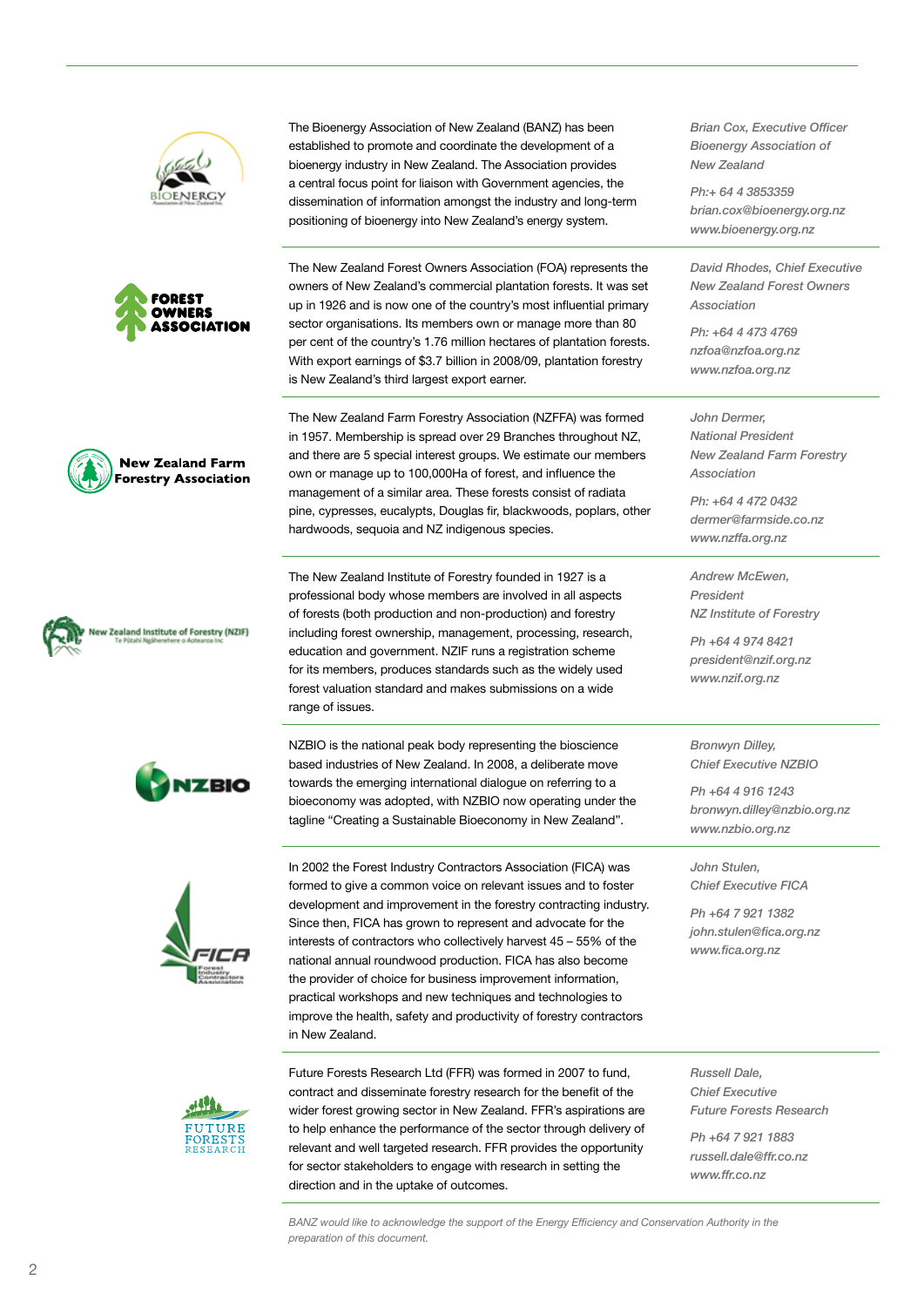**SECTION ONE** New Zealand BIOENERGY STRATEGY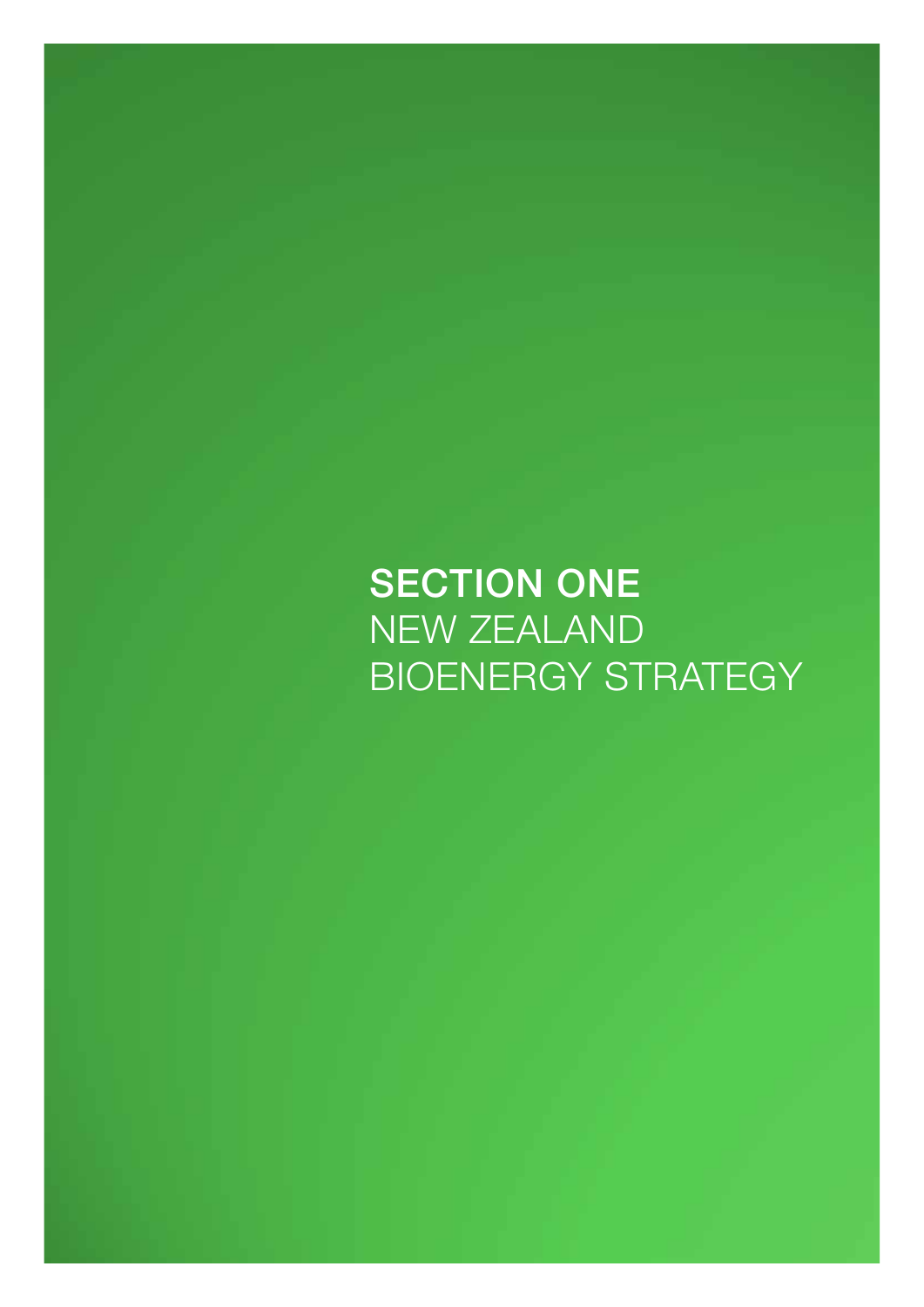### VISION

*Economic growth and employment built on New Zealand's capability and expertise in forestry, wood processing and bioenergy production - leading to new business opportunities which by 2040 supply more than 25% of the country's energy needs, including 30% of the country's transport fuels.*

### Aim of this strategy

This strategy aims to achieve economic growth and employment and realise greater value from New Zealand's existing forestry resource and new energy crops by providing impetus to the growing bio-economy.

It aims to lift the national growth in bioenergy use by 2040 to 25% of consumer energy substantially above its current 8.5% - with attendant economic, social and environmental benefits<sup>1</sup>.

This growth is driven by an increasing domestic and international demand for heat from proven wood fuel and biogas technologies, and for transport fuels in the form of biogas, biodiesel or bioethanol. This includes a 60% increase in New Zealand's use of biomass for heat. In energy terms, the largest demand by 2040 is for transport fuels, with the most strategically important being diesel (for farming, transport, construction and fishing) and jet fuel.

# Economic benefits

This strategy will achieve multiple national economic benefits – both through extracting additional value from existing harvest residues, organic wastes, and diversified land use; and through economic growth generated by new energy crops.

#### Economic benefits are:

- improved extraction of wealth from NZ's natural resources
- improved national balance of trade through generating value-added export revenue and reducing import fuel costs
- increased employment and regional prosperity
- future-proofing New Zealand's energy supply and cost through reducing reliance on imported fuels
- strengthening New Zealand's international green trading advantage
- added value and greater business resilience for land owners, forest owners and wood processors through diversified revenue streams
- help for New Zealand in transitioning to a lower carbon economy
- reduced environmental impacts to air, soil and water
- • economic benefits linked to waste reduction.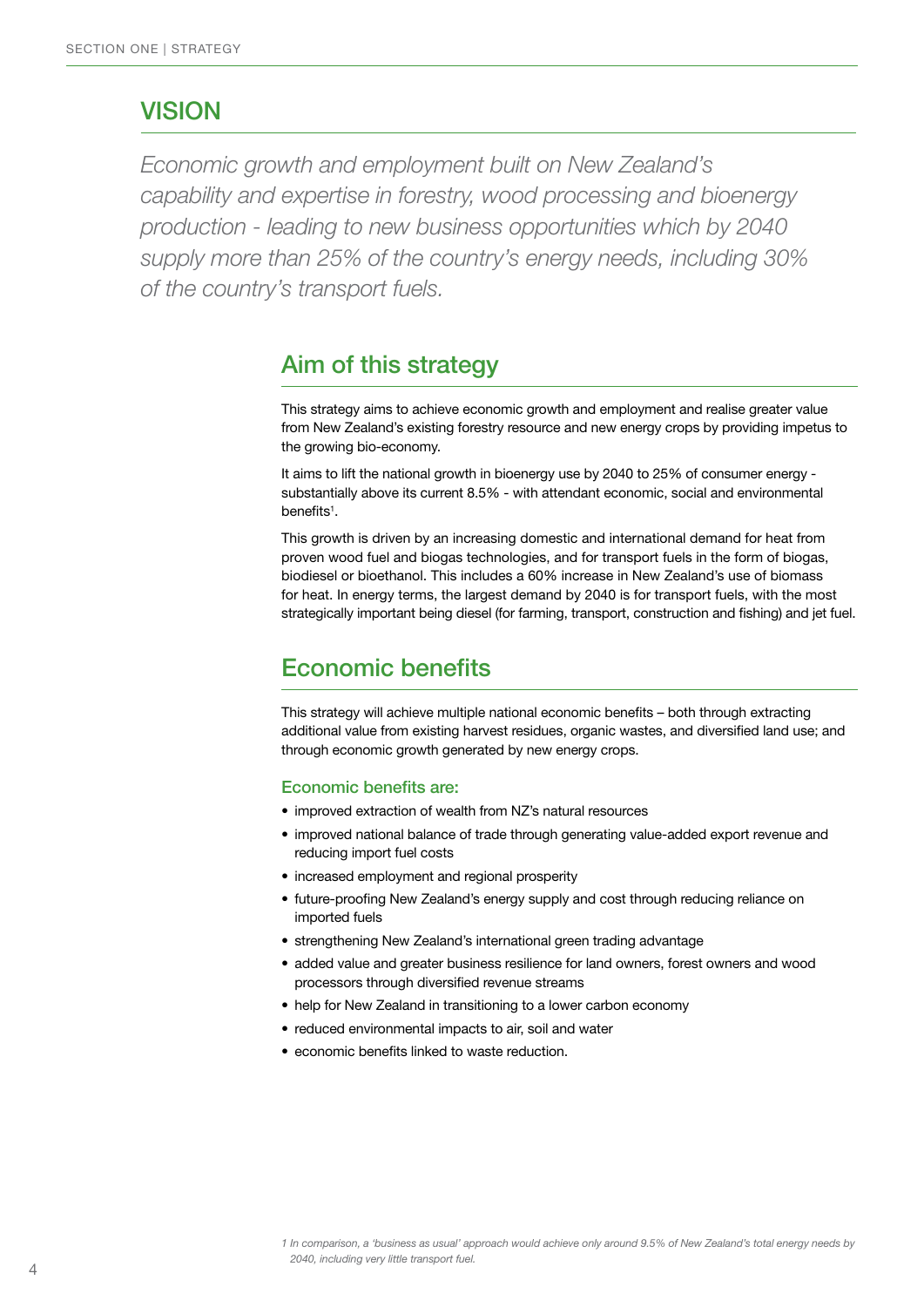# the strategy - A three-phase approach

#### *Foundation building phase (2010 – 2015)*

This phase is the primary focus of this strategy. Activities here are critical to success in subsequent phases:

- Prepare for bioenergy industry growth based on existing resources, processes and markets; consolidate expertise
- Create a basis for broader acceptance and use of mature bioenergy technology and products (e.g. wood fuel for heat energy; biogas from municipal waste)
- Secure Government and investor support
- Increase understanding of market drivers for wood-based energy, wood fibre, and other products through practical experience
- Develop wood fuel market via forward contracts for quality feedstock for heat; commence wood pellet export (including torrefied wood pellets)
- Position wood fuel market for later expansion as feedstock for production of transport biofuels and biochemicals extraction
- Develop supply-chain infrastructure
- Confirm technical and economic platform for growth in subsequent phases
- Undertake commercially-focused research into fuel crop growing, processing technologies and trial plantings to underpin decisions on crops, processes and feedstock production
- Establish applied technology transfer programmes based on principle of being fast followers and adaptors of international research
- Establish regulatory environment and gain experience of production within this
- • Develop suitable standards and controls to ensure new crops can be shown to be sustainable and not bio-security threats.



- Investment programme commences, estimated at \$6 billion covering a range of initiatives including technologies for processing wood fibre into transport fuel
- Demonstration plantings of energy forests and transport fuel crops are carried out in selected regions
- Expanding heat energy market continues to maximise opportunities for growth
- Wood processing sector infrastructure builds, based on growth in wood fuel demand and export of chips and pellets
- • Burgeoning wood fuel and export markets provide economies of scale which supports development of planting and harvesting technologies
- Technological advances allow more economical harvesting of forest residues
- Energy crops become a co-product with other land uses, giving greater value to landowners
- New market for low grade (chip) logs adds further value for existing forest owners.

#### *Expansion Phase (2020 – 2040 and beyond)*

- Investment in bio-refineries for the production of transport fuel and other bio-materials
- Expansion of fuel crops and energy forest plantations on marginal land
- On-going research and development.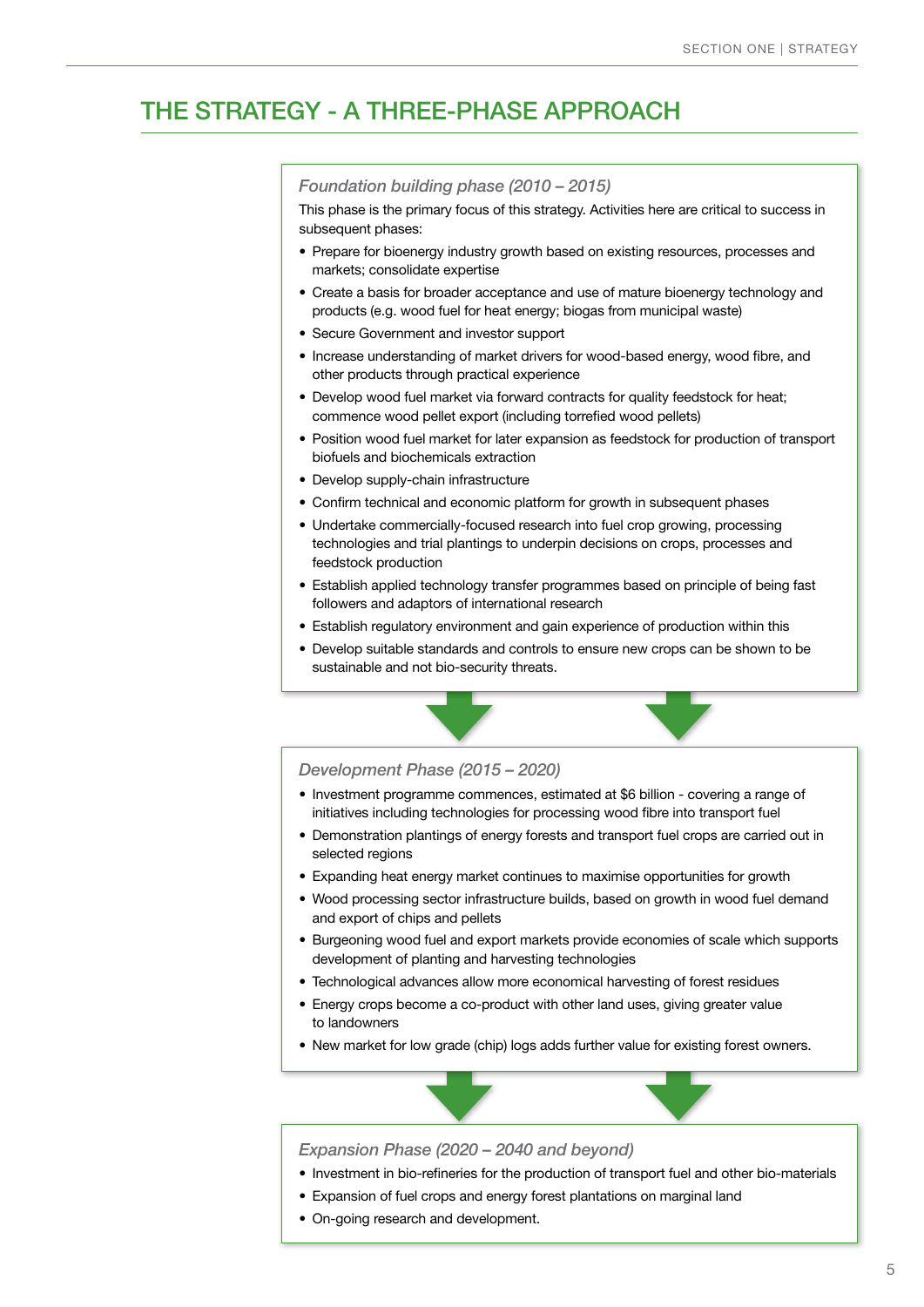### Developing the sector

This strategy would see a wide range of products developed in response to growing market demand - based on wood fuel, biodiesel, bioethanol, biogas and bio-oil.

This builds on proven technologies using natural feedstocks and organic waste:

- wood fuel for heat from forest harvest and processing residues
- biogas from municipal, agriculture waste and food processing residues
- liquid biofuels:
	- biodiesel from used cooking oil, animal fats, canola, forest residues and forest harvest; and
	- bioethanol from whey, black liquor, forest harvest and residues.

The strategy then leads into a wider range of biochemical products from wood.

Technology transfer programmes will tap overseas research into biofuel production, while New Zealand research and trials are focused on establishing energy crops which will position us best for the growth phases. Increasing capability to assess wood-to-energy conversion technologies should also be a key focus.

During the Foundation Building Phase, existing wood energy, biogas, and transport biofuel activities can be expanded by pursuing 'low hanging fruit' to develop industry role models and gain sector experience.

# Key participants

To succeed, this strategy requires a common vision and collaboration across industry, as well as aspirational leadership from Government.

Existing and new forests, and farm-based energy crops, will be utilised to establish regional supply chains - building on the expertise and infrastructure of larger players in the energy, forestry and wood processing sectors.

Collaboration with the forestry sector will be key to reduce growing, collection and processing costs, and to ensure delivery to specified quality standards.

Industry needs to work with Government to establish mechanisms to support investment and overcome market barriers, particularly through clustering of market participants. It is important that small industry players are supported, alongside encouragement for existing corporate players.

Cross-government support and action will be pivotal, and would ideally entail:

- policy (including ETS) and procurement directives
- support for strategic research on biomass resources and conversion technologies
- demonstrated commitment for example, wood fuel used to heat public buildings; production of biogas from municipal waste; use of biofuels in government vehicles.

The integration of forestry, land use and bioenergy policies would help both traditional and emerging bio-based operations to boost performance and enjoy higher economic returns.

### Wider strategic context

This strategy needs to be linked to an overarching forestry strategy, covering diversified products (logs, chip, pellets, biochemicals, biofuel), more efficient byproduct recovery and incentives to optimise use of harvest and processing residues.

This strategy contributes to a policy of waste reduction by utilising biomass feedstocks from forestry and wood processing residues, agricultural residues, and municipal and industrial wastes. There are clear links to waste minimisation and improved environmental outcomes – for example, producing biofuels from dairy effluent or algae in water ways.

Longer term, this should sit alongside a biomaterials strategy. Ideally, bioenergy initiatives should be co-ordinated with those relating to the production of biochemicals and bio-based products from organic feedstocks.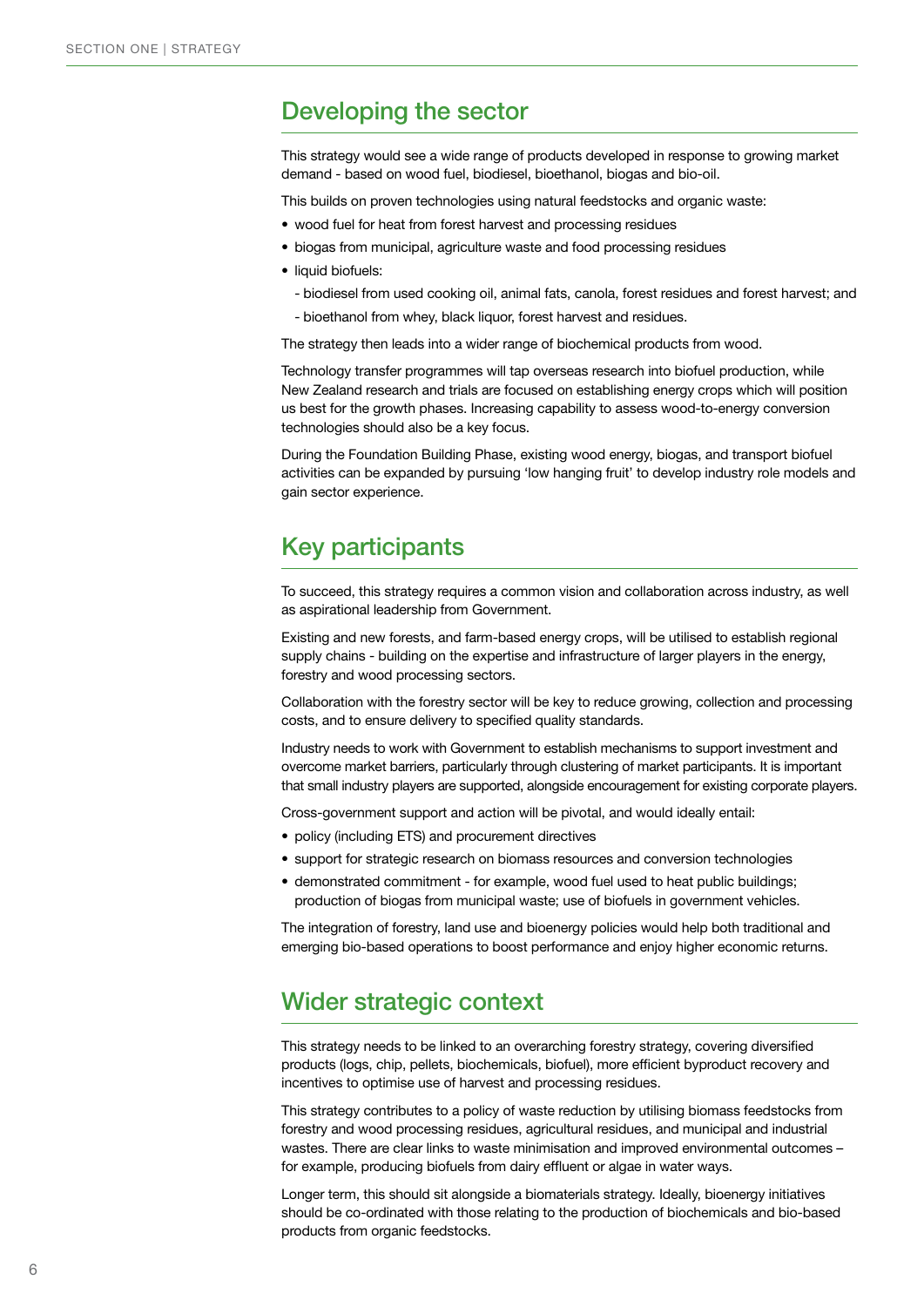**SECTION TWO** New Zealand BIOENERGY STRATEGY -**BACKGROUND**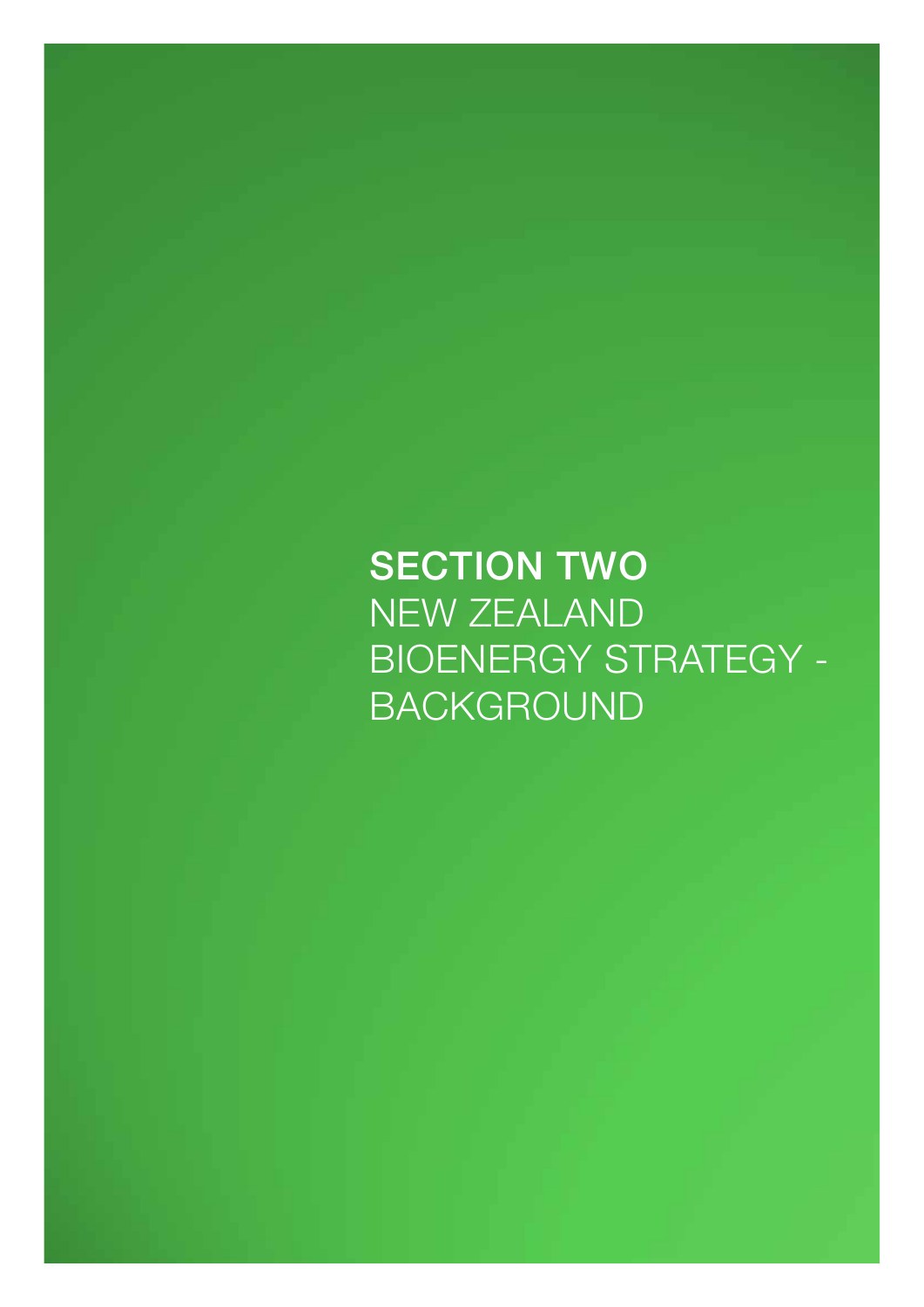# 1 Context

Over the next 30 years the world is expected to face substantial increases in oil and gas prices and a reduction in availability of fossil fuels. World demand for biofuels is expected to rise.

This *New Zealand Bioenergy Strategy* covers the development of a nationally significant bioenergy business sector and prepares New Zealand for a time when transport fuels need to come from non-hydrocarbon sources. The strategy builds on the opportunity for land and forest owners to improve business resilience through diversification.

This strategy has been prepared by the Bioenergy Association of New Zealand (BANZ) and the Forest Owners Association (NZFOA), with input from many other stakeholders, to provide a common direction and establish priorities for action.

It is a working document, to be subject to regular review, and intended to secure the mix of resources and policy required to achieve the strategic objectives and growth. It will provide guidance and direction to sector participants, building confidence that there is a viable and long-term future for an integrated bioenergy sector in New Zealand.

Background to this strategy is contained in the companion document *A Picture of Bioenergy Opportunities for New Zealand*. That document contains detailed information on biomass, bioenergy, and associated conversion processes and products as the basis for this strategy.

New Zealand has the opportunity to establish a large, wealth-earning bio-economy based on significant underutilised biomass resources already and potentially available. Bioenergy is currently the leader into the bio-economy through the proven technologies and established infrastructure of the forestry and wood processing sectors. Bioenergy can provide the 'pull' to the production of biochemical and bio-based products that will form a significant part of the wider bio-economy.

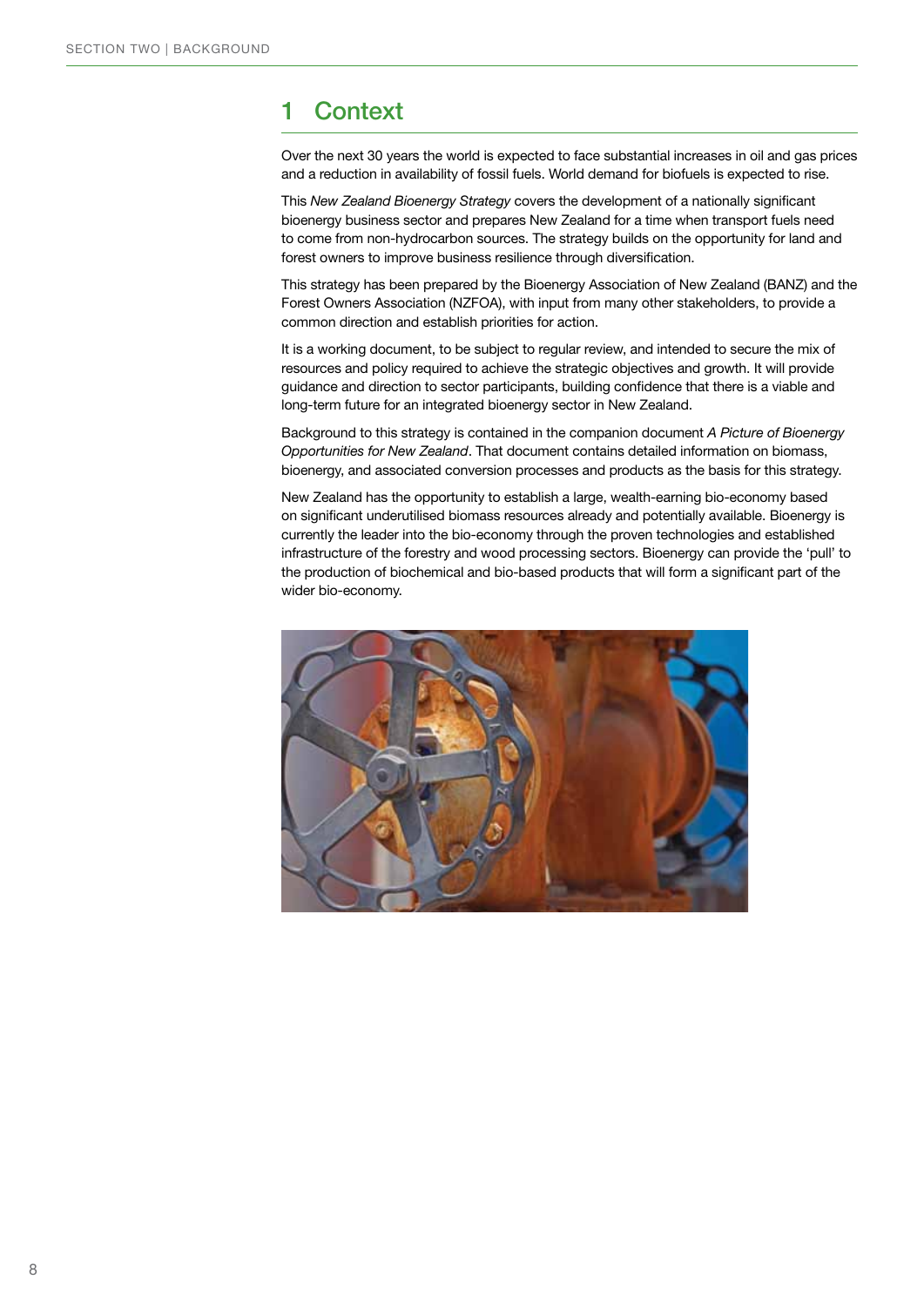### 2 Biomass resources and products

New Zealand's current and potential bioenergy resources include:

- conventional forestry harvests, including residues (with significant volumes currently exported as logs). Predominantly *Pinus radiata*, but with a wide range of other species available
- short rotation forestry crops including radiata pine, Salix, Acacias and Eucalypts
- agricultural crops including oil-bearing plants such as Canola, and grasses such as *Miscanthus*
- agricultural residues such as straws, poultry litter, dairy and piggery effluent
- • municipal, agricultural and industrial process residues and wastes which may be burnt or digested to produce methane
- algae (a byproduct of waste treatment) as a basis for biodiesel production.

Of all these resources woody biomass, including the biomass derived from fuel crops, has by far the highest potential for wealth creation from the full range of applications (including bioenergy) shown in Figure 1. The bioenergy produced is often a byproduct of the production of primary bio-products.

The use of wastes and effluents, while small in energy potential, offers significant opportunities for reducing waste volume and green house gas emissions as well as improving quality of waste water discharge.

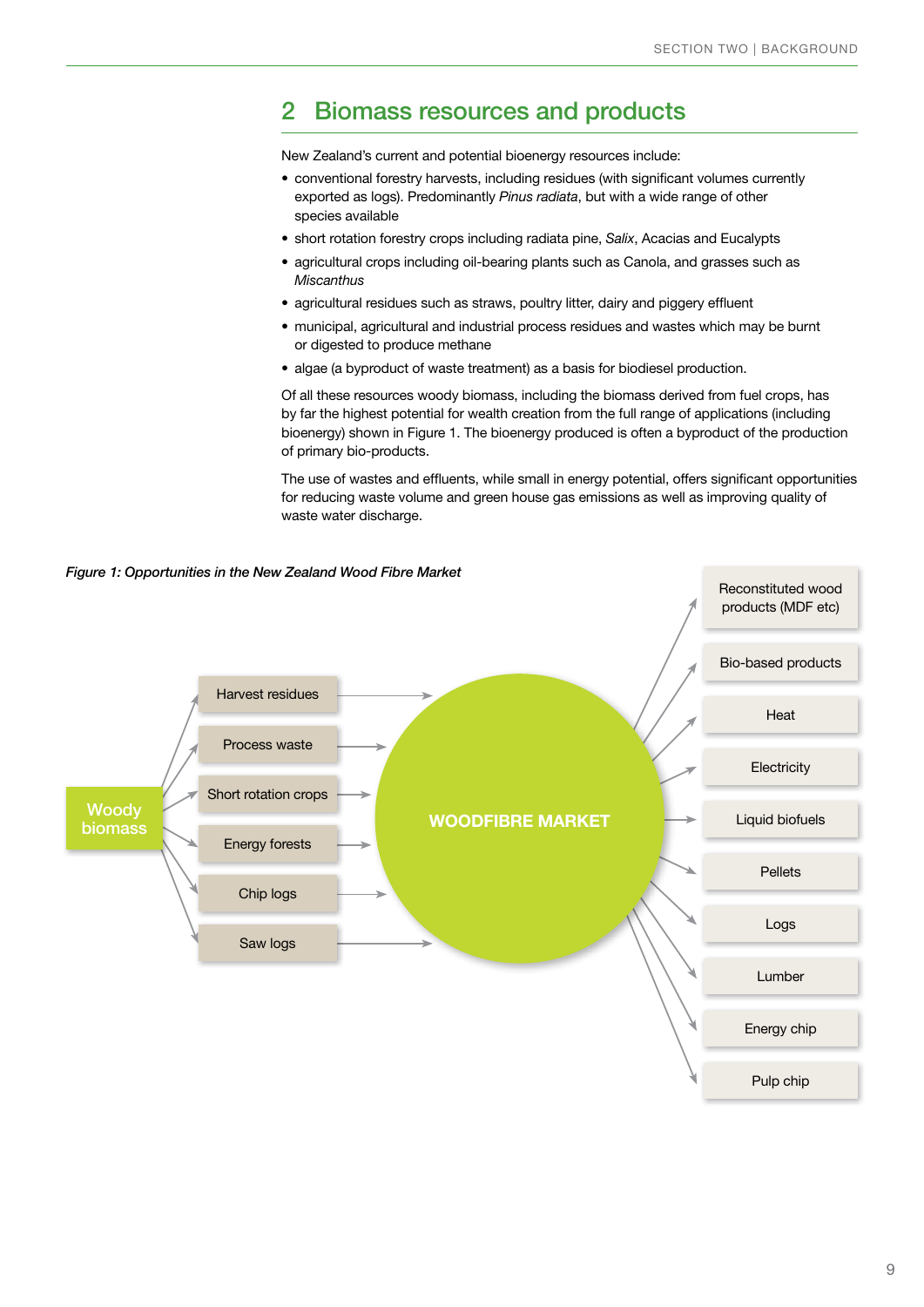# 3 Current situation

The bioenergy sector has developed a firm footing from which growth is already occurring. This growth is based on the wood processing sector using processing residues for on-site heat production; biogas production from municipal liquid and solid waste; biodiesel and bioethanol production from food processing residues; and the production of biodiesel from canola seed. Further production of bioenergy from these resources will continue but will be limited by resource availability.

The export of wood pellets to Europe and Asia (as a result of demand for wood fuel to meet climate change targets) has commenced and is expected to grow as experience in the trade consolidates.

Currently many forest and other land owners do not recognise the potential for energy as a byproduct of forest harvesting, or the opportunity presented by new energy crops such as *Miscanthus*. They lack confidence in bioenergy market projections and the experience that would encourage use of the 20% of a tree that is currently wasted during harvesting or processing.

The annual use of bioenergy is already equivalent in energy terms to the gas output from many of the smaller Taranaki gas fields.

The wood processing sector is near self sufficient in the production of heat from wood fuel; however, other commercial heat users need greater confidence in the cost and availability of wood and other fuels before making the decision to convert from fossil fuels to wood energy or biogas.

# 4 The potential of bioenergy in New Zealand

Currently within New Zealand, 8.5% of consumer energy is derived from biomass, with the majority of this used in the production of heat for industry or homes. This strategy could see, by 2040, bioenergy supplying more than 25% of New Zealand's projected energy needs, including 30% of the country's transport fuels<sup>1</sup> and up to a 60% increase in biomass used to produce heat (excluding that provided by black liquor).

Continued incremental growth based on current policies and resources, and the limited requirements for heat supply, would see bioenergy provide only around 9.5% of New Zealand's energy needs in 2040; this figure includes very little transport fuel.

Adopting this strategy will allow the potential of bioenergy to be realised and the many economic benefits to be achieved.

Expansion of the bioenergy sector also provides opportunities for the export of biofuels to meet other countries' climate change obligations.

A 60% increase in the use of biomass to produce heat includes substitution of coal or gas, for current and anticipated heat requirements. The possible increased use of biomass to produce heat<sup>2</sup> is shown in Figure 2.

Currently, plantings of radiata pine require 25 – 30 years before harvesting for present uses (primarily logs and lumber) but new radiata pine energy regimes and other species could have 1 – 16 year production cycles if grown for energy. Special energy crops could also return income after 2 – 10 years and then annually. The shorter establishment time and quicker returns from short rotation bioenergy crops will provide alternative options for land owners.

*<sup>1</sup> The strategy target of 30% of transport fuels from bioenergy by 2040 is within the technical potential of 70-100% identified by Scion in the Bioenergy Options Project.*

*<sup>2</sup> It should be noted that the amount of biogas produced from gasification of wood for reticulated gas supply could be additional to that shown in Figure 2 if there was a need to substitute for natural gas because of accelerated gas field depletion.*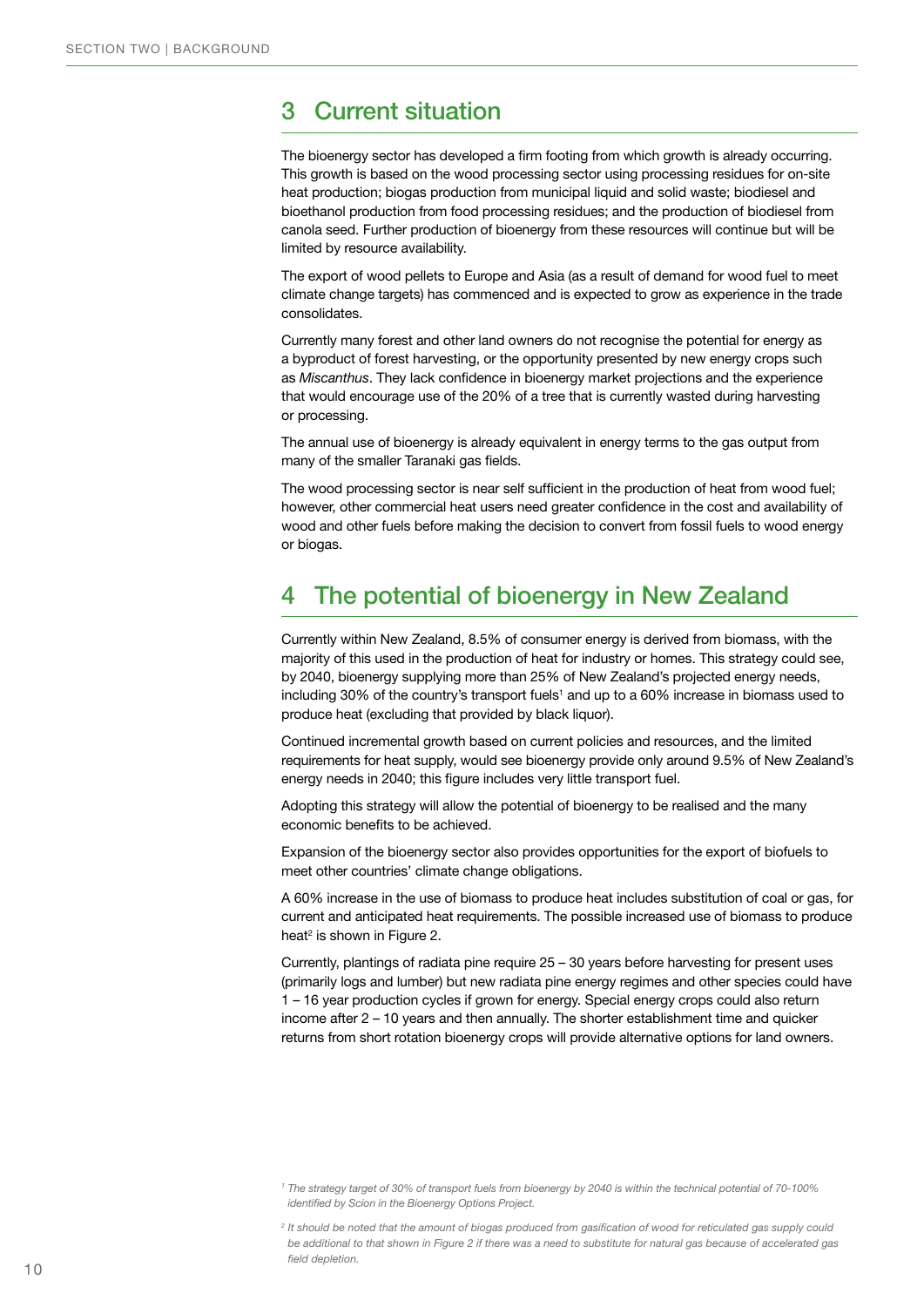

*Figure 2: Scenario – future heat use, by energy source* 

*Source: Total heat use from Ministry of Economic Development Energy Outlook 2009/10 reference scenario. Energy mix based on interpretation by East Harbour Energy* 

> Initial analysis suggests (refer Figure 3) that there is the potential to supply up to 30% of New Zealand's future transport fuel needs from biomass. Current cost predictions and the availability of existing infrastructure, indicate that much of the early growth will be from lignocellulose in the form of biodiesel. Bioethanol production to replace petrol provides a significant opportunity when the technology is proven in later years. Both biofuels are already available in the transport fuel market which is allowing producers, retailers and users to gain experience before demand becomes more widespread over the next few years.

Regardless of technology and fuel produced, the biomass required to produce liquid fuels at the scale envisaged will require new planting of trees and crops in addition to the use of existing forest residue. This could also potentially draw on some of the increasing volume of chip logs from existing forests.

On top of making a substantial contribution to meeting New Zealand's energy demand, bioenergy provides significant opportunities to increase revenue for farmers and landowners (improving business resilience), reduce greenhouse gas emissions, and improve water and air quality. It will contribute to national energy supply security, improved trade balances, social and economic development through employment in rural communities, and improved management of wastes and resources.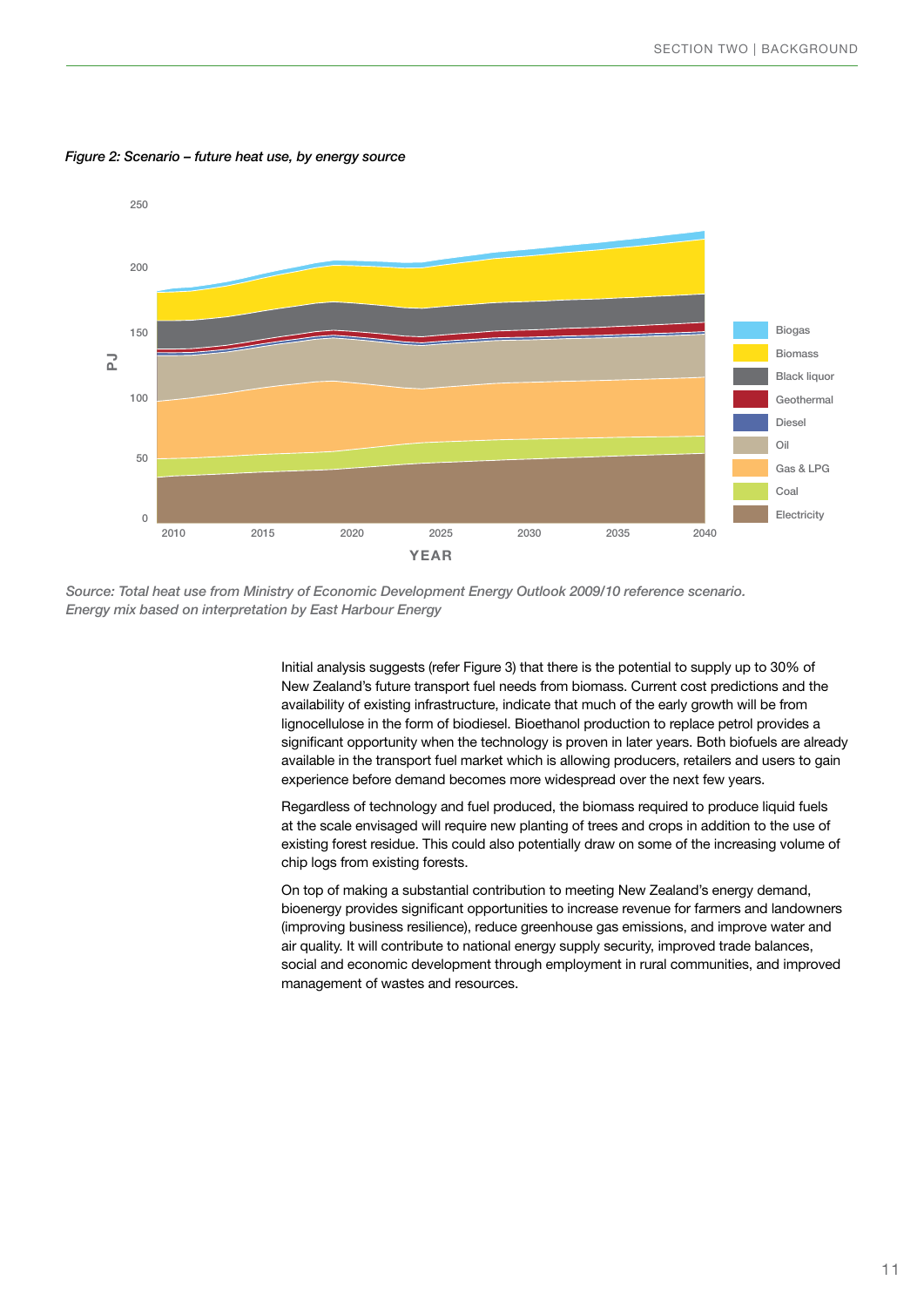

#### *Figure 3: Scenario - potential transport fuel supply, by feedstock*

*Source: Total fuel use from MED options study. Bioenergy contributions based on an interpretation by East Harbour Energy*

> New Zealand has abundant forest resources and large areas of underutilised land with high potential for biomass production. We also have the ability to transfer and adapt new international technologies to use biomass from these sources. Given these strategic advantages, New Zealand has excellent potential to extract wealth from bioenergy, and bio-based products.

Research in Canada<sup>3</sup>, where a similar integrated bioenergy strategy is being developed, shows that the economic and social opportunities of bioenergy and bio-based products are stronger when integrated within the traditional industry's operations, rather than being developed on a stand-alone basis.

Specific initiatives proposed under the three phases of the *New Zealand Bioenergy Strategy* are detailed in the companion document *A Picture of Bioenergy Opportunities for New Zealand*.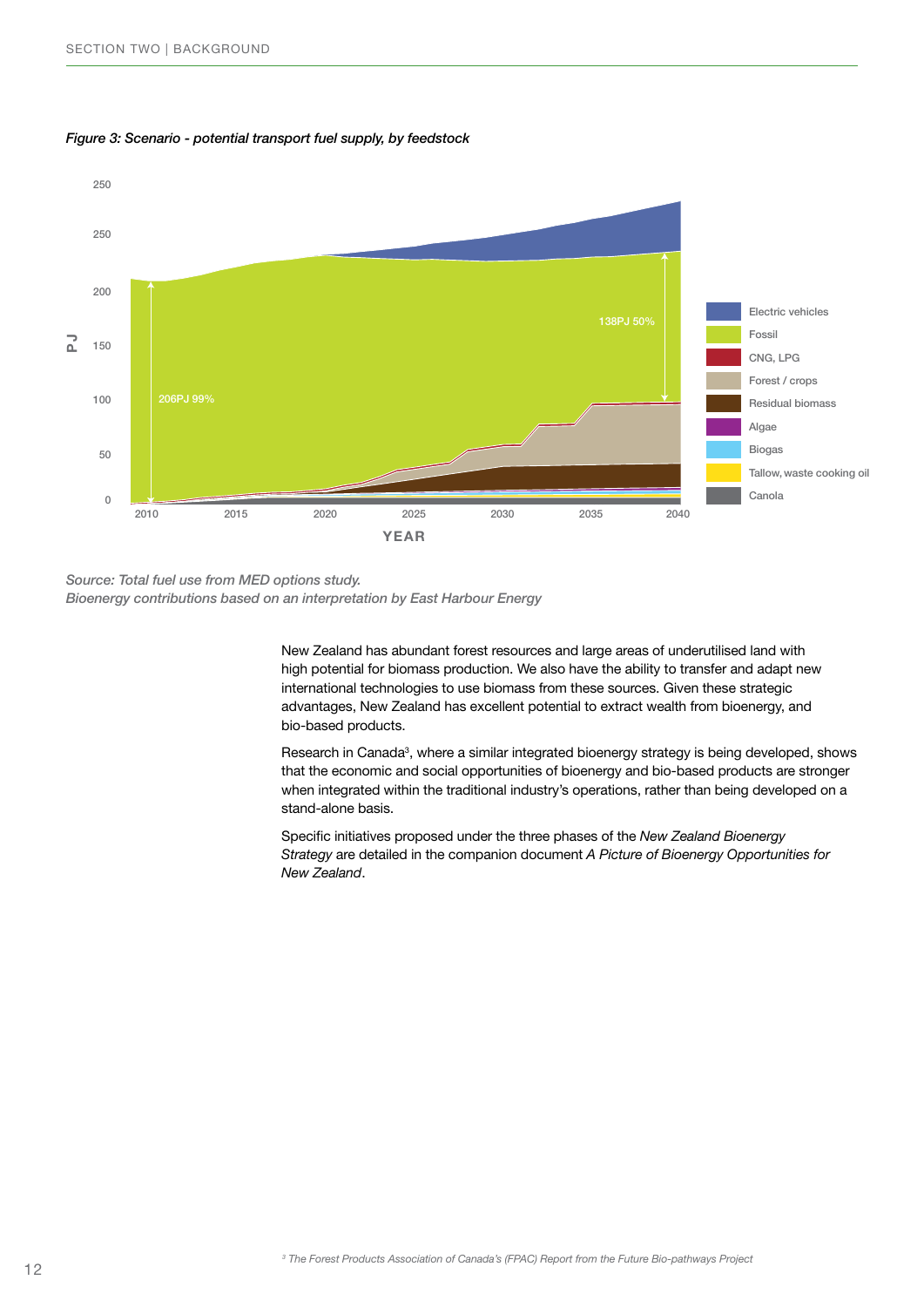### 5 Drivers

Drivers for a large scale uptake in the production and use of bioenergy include:

- economic benefits and wealth creation associated with the establishment of a  $$6$  billion $^4$  industry
- the need to improve New Zealand's future security of energy supply and reduce national dependence on imported fuels<sup>5</sup> (particularly given forecasts of reducing global oil reserves and increasing prices)<sup>6</sup>
- the projected increase in world demand for biofuels and bioenergy
- international and local commitments to reduce greenhouse gas emissions
- • greater forest (and potentially energy crop) plantings and biomass availability prompted by the Emissions Trading Scheme
- the potential for the development of alternative, higher value bio-materials from wood fibre
- increasing wood volumes available (especially low quality logs) in a constrained demand market
- the demand for sustainable, non-food biomass resources to be used in bioenergy applications which are socially acceptable and environmentally sound
- the potential of fuel crops to add additional value, and diversified revenue streams, for land and forest owners – improving income and business resilience
- the need to reduce environmental damage arising from land erosion
- the opportunity to develop new markets beyond traditional forest products by building on the experience and infrastructure of the wood processing sector
- the development of new skills and technologies for obtaining additional value from wood
- the need to develop better management strategies for municipal, industrial and agricultural waste including reduced waste to landfills
- the opportunity to develop new industry and employment in rural New Zealand and to strengthen rural communities
- the potential to enhance New Zealand's 'clean and green' image and mitigate possible market perception issues that could impact on our reputation, exports and tourism sector.

While bioenergy use will grow under current strategic drivers and initiatives, the size of the opportunity has immense national significance. Realising this potential will require very substantial investment, co-operation and collaboration across industry, Government support and a commitment to a clear and defined strategy.

*<sup>4</sup> BANZ, A Picture of Bioenergy Opportunities for New Zealand*

*<sup>5</sup> During the Foundation Building Phase there may be a need for some imported fuels to firm markets until domestic production is fully established.*

*<sup>6</sup> Analysis indicates that over the next three decades there will be only limited opportunities for the generation of electricity from bioenergy. Where these do occur they are expected to be in niche distributed generation applications associated with on-site energy supply.*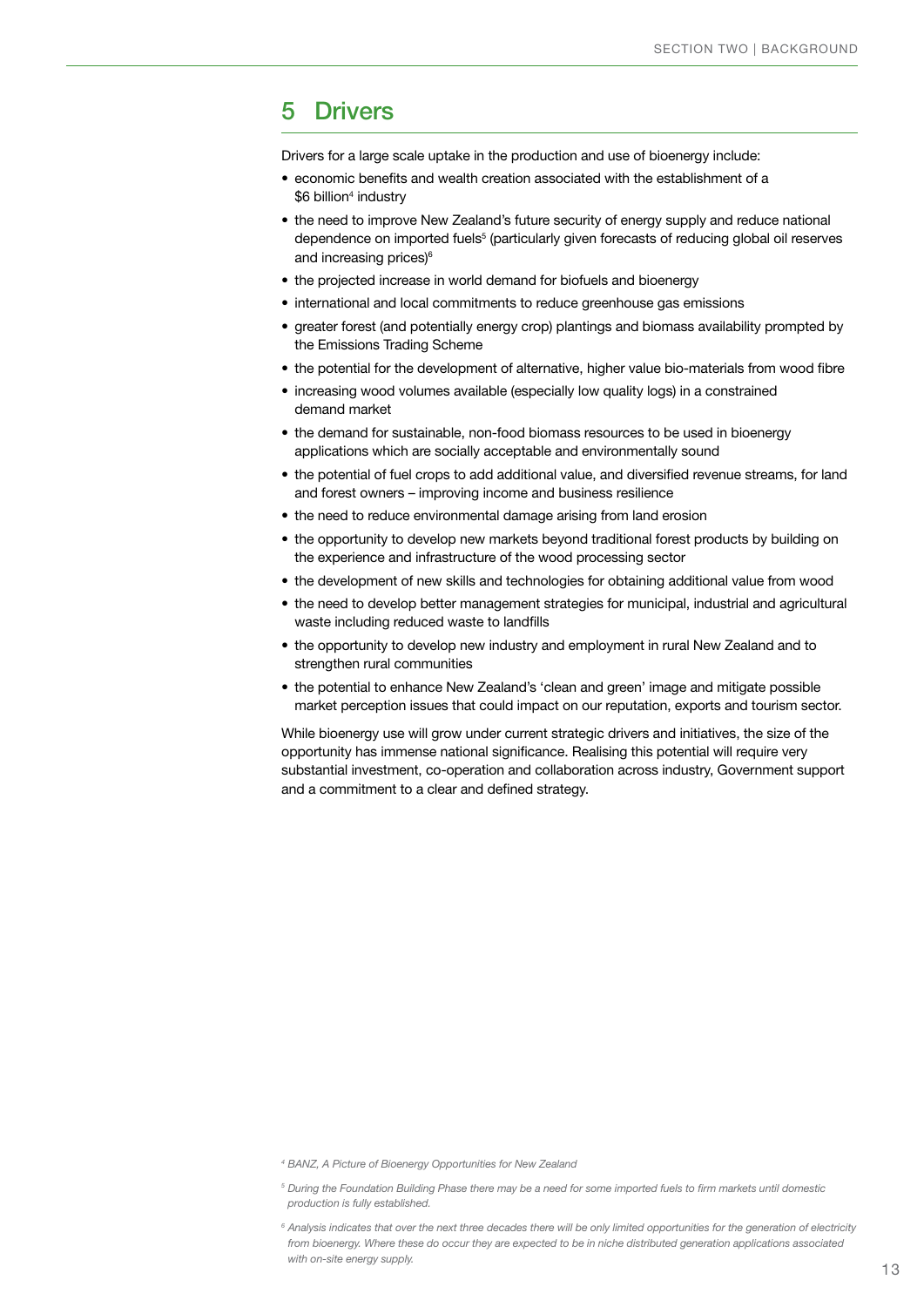# 6 The opportunity for economic growth

Within the next decade increased use of wood for the production of heat and transport fuels is expected to be economic in New Zealand. Initially this should come from residues and low grade logs from existing forests and short rotation energy crops; longer term, it will come from the planting of new energy forests on marginal lands. By 2040 this could increase to a level whereby bioenergy provides 25% of New Zealand's energy supply (principally 30% of transport fuel coming from biofuels).

Public recognition by Government of the economic opportunities from conversion of wood into heat energy and transport biofuels will provide confidence to international investors (some of whom are already looking to NZ's underutilised forests and available land for biofuel production). Such recognition by Government would also give confidence to forest and other land owners that biofuel production is a viable means to increase revenue. Inclusion of bioenergy in the Government's Economic Growth Initiatives could be a powerful means of publicly recognising the many economic opportunities presented by bioenergy.

Biomass is the only renewable energy fuel that can be exported and thus improve the national balance of payments situation. Over the period of the strategy it is expected that there will be an increase in the use of existing forest resources for production of exportable added value products (rather than exporting as a low value commodity) in addition to new crops.

This Bioenergy Strategy is consistent with the New Zealand Energy Outlook 2009/2010 Changing Gear scenario<sup>7</sup> published by the Ministry of Economic Development.

# 7 Dependencies

The New Zealand bioenergy sector has the potential to grow significantly but the speed of growth will depend on:

- the extent to which land and forest owners seek to maximise economic benefits from utilising land and getting additional value from wood via bioenergy
- • aspirational leadership from Government ideally bioenergy would be integrated into the Government's economic development programme with demonstrated examples of support
- the level of demand for lignocellulose from international investors who have the appropriate technology but lack access to large volumes of feedstock for conversion into biofuels
- New Zealand's ability to encourage investment by demonstrating a transparent, stable long-term commitment to biofuels
- development of the overall supply chain to minimise the risk of up-scaling supply and production
- • degree of support available to emerging companies including professional advice and international links to technology and capital
- continued investment in research and developing technologies
- the successful engagement of the agricultural sector and local government.

This strategy identifies that a focus on developing capabilities and experience during the Foundation Building Phase will best position New Zealand's bioenergy sector for growth.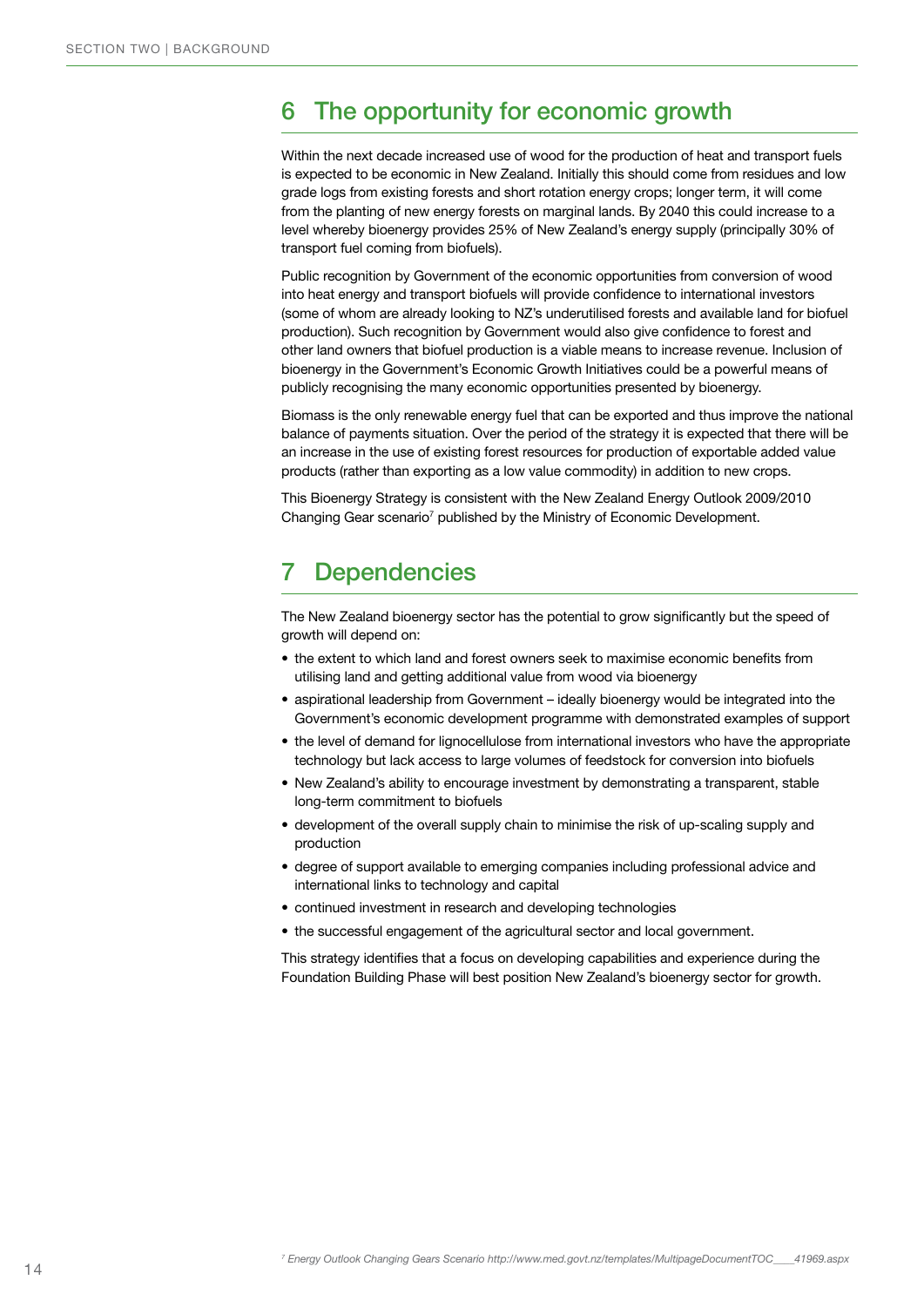### 8 Barriers

Barriers currently impeding the development of New Zealand's bioenergy sector include:

- the difficulties inherent in moving a mature sector (forestry) into new crops, products, markets and challenges
- a lack of recognition among forest and other land owners of the additional value they can get from production of multiple bio-products
- lack of infrastructure for biofuels (the focus should be on drop-in fuels to enable existing infrastructure to be used)
- lack of capital. Additionally, there is a need for investment partners with some technology capability
- the current poor economics of producing liquid biofuels. The speed of biofuels uptake is driven solely by the market, due to an absence of subsidies
- lack of local scientists to adapt international technology (though NZ scientists are skilled in this area, their numbers are few)
- lack of access to feedstock supply including a lack of sufficient capital to validate performance and long-term potential of technologies
- regulatory compliance and cost/project risk for start up companies with limited initial cash flow.

# 9 Research and development

Internationally a range of biomass-to-energy conversion technologies are under development, offering prospects for improved efficiencies, lower costs and improved environmental performance. The focus of these is largely on the production of bio-oil, bioethanol, biodiesel and jet fuel. With many countries investing heavily in the development of second generation bioenergy technologies, it is proposed that New Zealand position itself to be a fast-taker and adaptor of these advances, modifying them to suit local conditions as required. This will require close collaboration with international bodies with access to this research.

Priority for research and development should be on activities in the Foundation Building Phase, to achieve a firm foundation for subsequent phases. Failure to establish a sound base for the sector will make it more difficult to achieve the target for transport biofuels in particular.

Research during the Foundation Building Phase should focus on encouraging the transfer of existing technology, while research in the Development and Expansion Phases are focused more on the need for suitable energy crops and lignocellulose-to-energy technologies to achieve the vision of 30% transport fuel from biofuels.

While the strategy sees New Zealand as an adaptor of overseas technology, there is an immediate need for funding to support research to identify the most suitable crops and planting and harvesting regimes, and appropriate conversion technologies.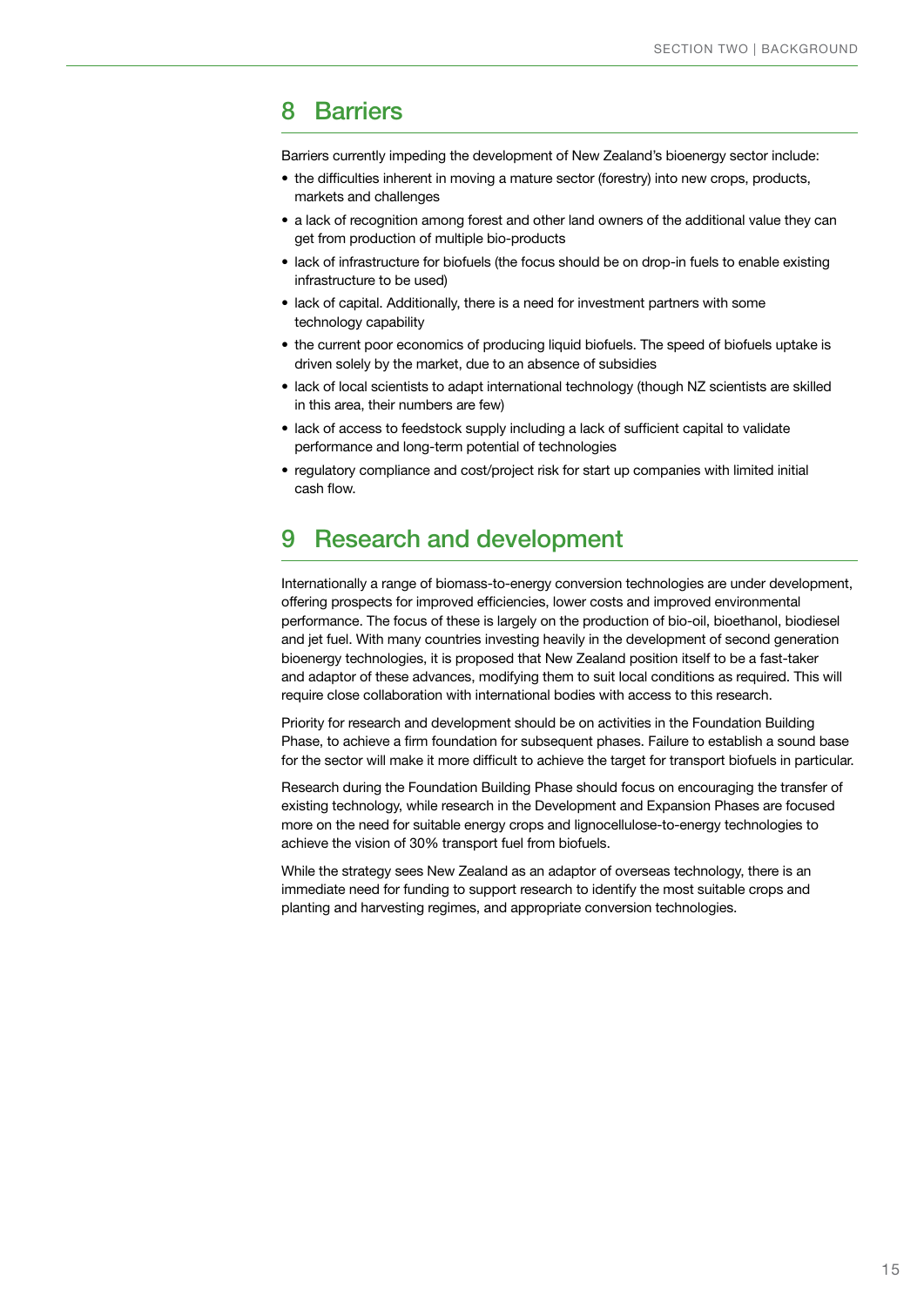### 10 Role of Government

The Government has identified development of natural resources as a major plank for achieving national economic growth and wellbeing. With aspirational leadership from Government alongside shared industry vision and collaboration, bioenergy can contribute strongly to economic growth.

Government can assist development of a strong bioenergy sector by directing funding to:

- assist expansion of the biofuels market through targeted programmes
- • continue to support biofuels industry growth (i.e. extend current biodiesel grants scheme beyond 2012)
- develop programmes to encourage existing users of fossil fuel to convert to bioenergy (e.g. funding demonstration projects)
- establish mechanisms to encourage early investment in processing plant (e.g. accelerated depreciation to reduce high capital costs)
- establish mechanisms to assist with the transfer of applied technology knowledge and experience to NZ
- support research and development that focuses on improving the quality of feedstock available to the bioenergy, biochemicals and bio-based product sectors
- expand research and applied development into the conversion of lignocellulose into biodiesel and bioethanol
- establish mechanisms to encourage investment in demonstration plant e.g. suspensory loans
- encourage early investment in trial planting of energy crops
- • facilitate capacity-building of the wood energy, municipal biogas and biodiesel markets during the Establishment Phase.

Clear signals from Government encouraging the use of bioenergy would be advantageous. This could include leadership on the use of bioenergy in central and local government buildings, and biofuels in vehicles.

Specific policies to help promote investment in bioenergy plant, building on the introduction of the ETS, will encourage planting in forestry and energy crops. Reduction of the five metre height limit on trees covered by the ETS (to be consistent to the Kyoto Protocol) would allow for short rotation energy crops to replace deforestation of conventional forests.

To achieve maximum benefit, this strategy should be integrated with other Government programmes focused on obtaining greater value from New Zealand resources (including land and forestry), and job creation.

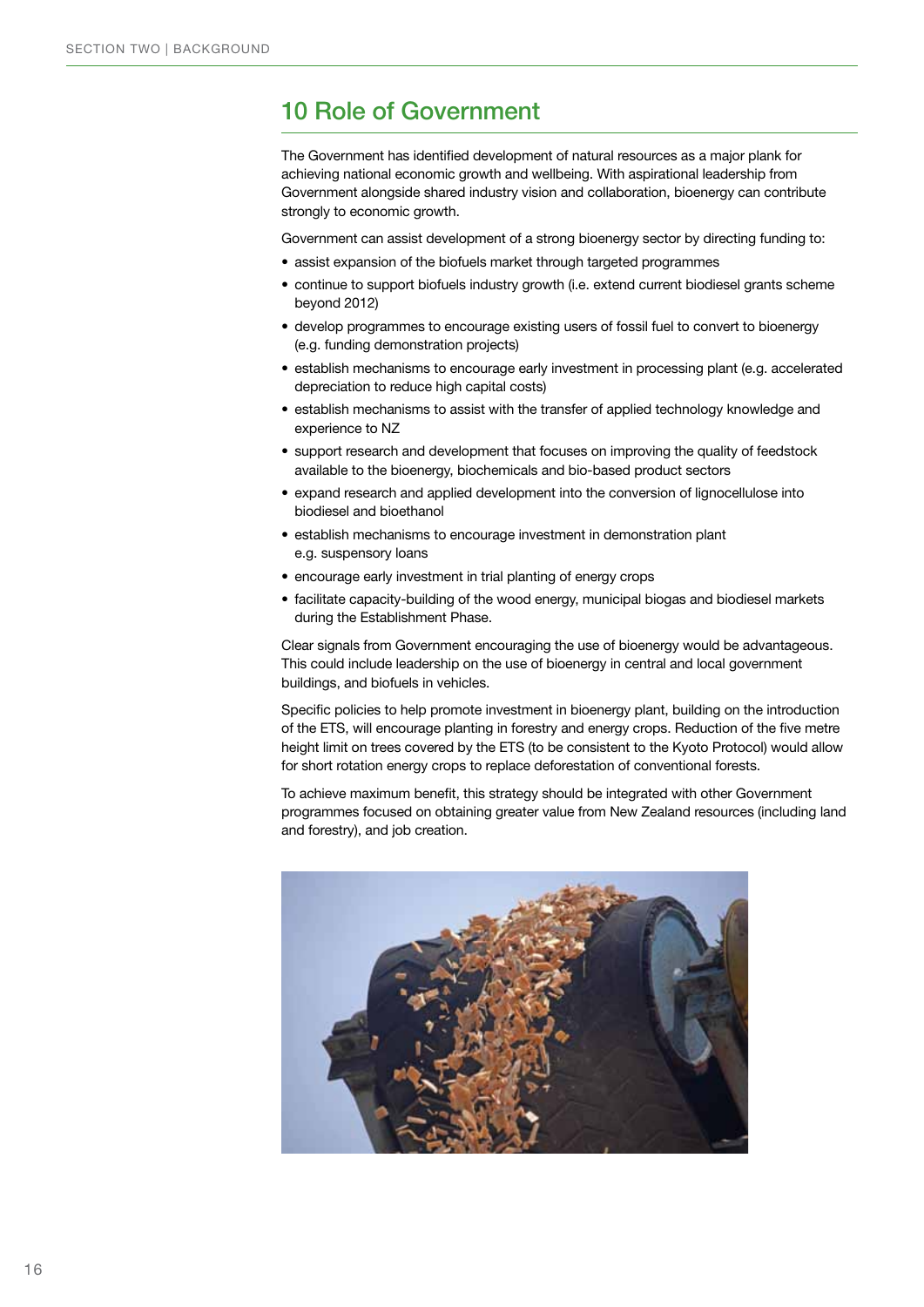# 11 New Zealand's comparative advantages

To maximise the achievement of potential benefits, this strategy builds on New Zealand's numerous international comparative advantages.

#### Existing natural resources

These include:

- a well educated population open to innovation and new ideas
- large tracts of unused or under-utilised land suitable for growing trees as energy crops for conversion to liquid biofuels
- a strong forestry industry with short rotation cropping and potential for large-scale biomass production from purpose-grown forests on marginal land
- • extensive *Pinus radiata* plantation forests producing soft woods and waste streams from milling and processing
- • large amounts of existing forests where significant additional value can be provided by extending the range of bio-based products
- nutrient-rich wastes produced by domestic sewage, agriculture and agricultural processing industries that can be used to grow algae
- equable climate for growth of trees, plants and algae
- $\bullet$  existing strengths in the use of renewable energy.<sup>8</sup>

#### **Markets**

As an island distant from markets, New Zealand has often had to take an original approach. Our advantages include:

- an absence of subsidies means New Zealand developments must be commercially robust. Our approach has to be smarter and sharper to be economic (we've avoided developments driven by subsidies which fall over when the subsidy is removed)
- we have to be good at commercialising our developments to compete in world markets
- we have experience in partnerships to reach larger markets (such as Fonterra's collaboration with the US dairy industry to help grow the wider dairy market)
- the small size of the New Zealand market makes it easier to balance supply and demand in introducing biofuels
- few regulatory barriers (regulation is primarily about safety and quality)
- the liquid biofuels market is being developed around biodiesel (from used cooking oil, canola, tallow). This is developing the market, helping pave the way for greater uptake when second generation biofuels become economic.

#### Technical expertise

- New Zealand has a long history in forestry others can look to us as a significant source of biomass.
- We have a strong history of investment in our agricultural and process industries. Biofuel production can link to our track record in establishing efficient production in the primary sector.
- We have been making ethanol from whey for many years a model for other biofuel developments.
- • Our scientists develop a deep capability due to the need to be innovative and find solutions requiring limited funding.
- NZ focuses on specialist activities suitable for niche applications e.g. algae.
- Our science often targets multiple products/benefits (e.g. reduction of waste or clean up of rivers, while using the organic waste to make biogas).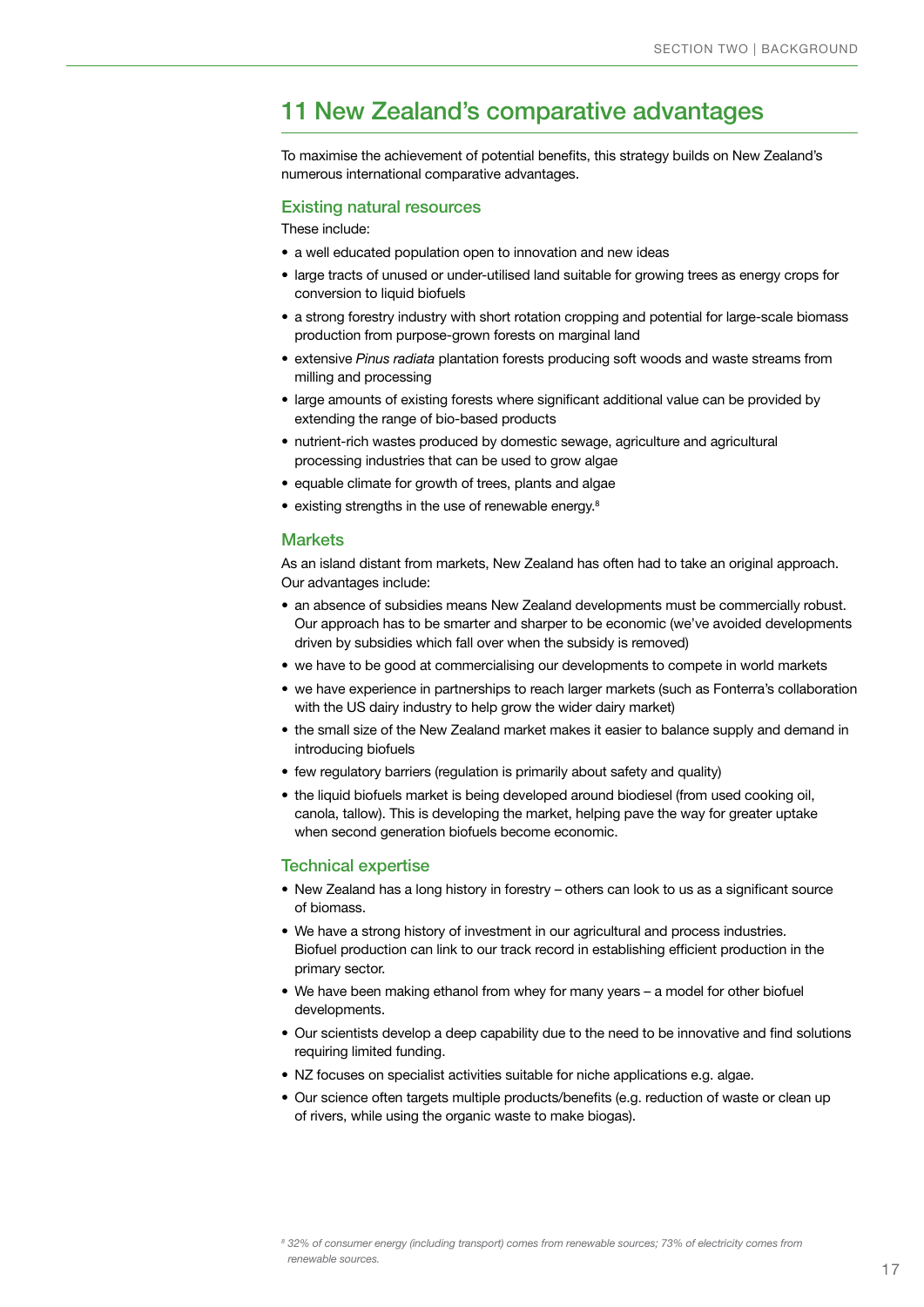# 12 Putting it into action

Following the release of this strategy, detailed implementation action plans will be developed for wood energy, biogas and liquid biofuels.

Partnerships will be established with forestry and wood processing organisations, and with relevant government agencies to ensure a supportive regulatory and investment environment. Close working relations with other biomaterials organisations will be fostered to ensure coherence across the sector.

This will support the development of further plans, covering:

- an industry led bioenergy research action plan
- • biofuels export and technical capabilities
- specific initiatives to transfer international knowledge and experience to local practitioners.

This strategy is the embodiment of shared ideals, vision and goals across the forestry, wood and bioenergy sectors. Many stakeholders across a broad range of interests and expertise have helped bring it to fruition. This spirit of co-operation and collaboration will continue to drive the achievement of the next steps.



#### *Notes: Supporting documentation*

*The New Zealand Bioenergy Strategy is supported by the background document A Picture of Bioenergy Opportunities for New Zealand, August 2010. The document can be accessed on the BANZ website: www.bioenergy.org.nz/bioenergyopportunitiesfornz.pdf*